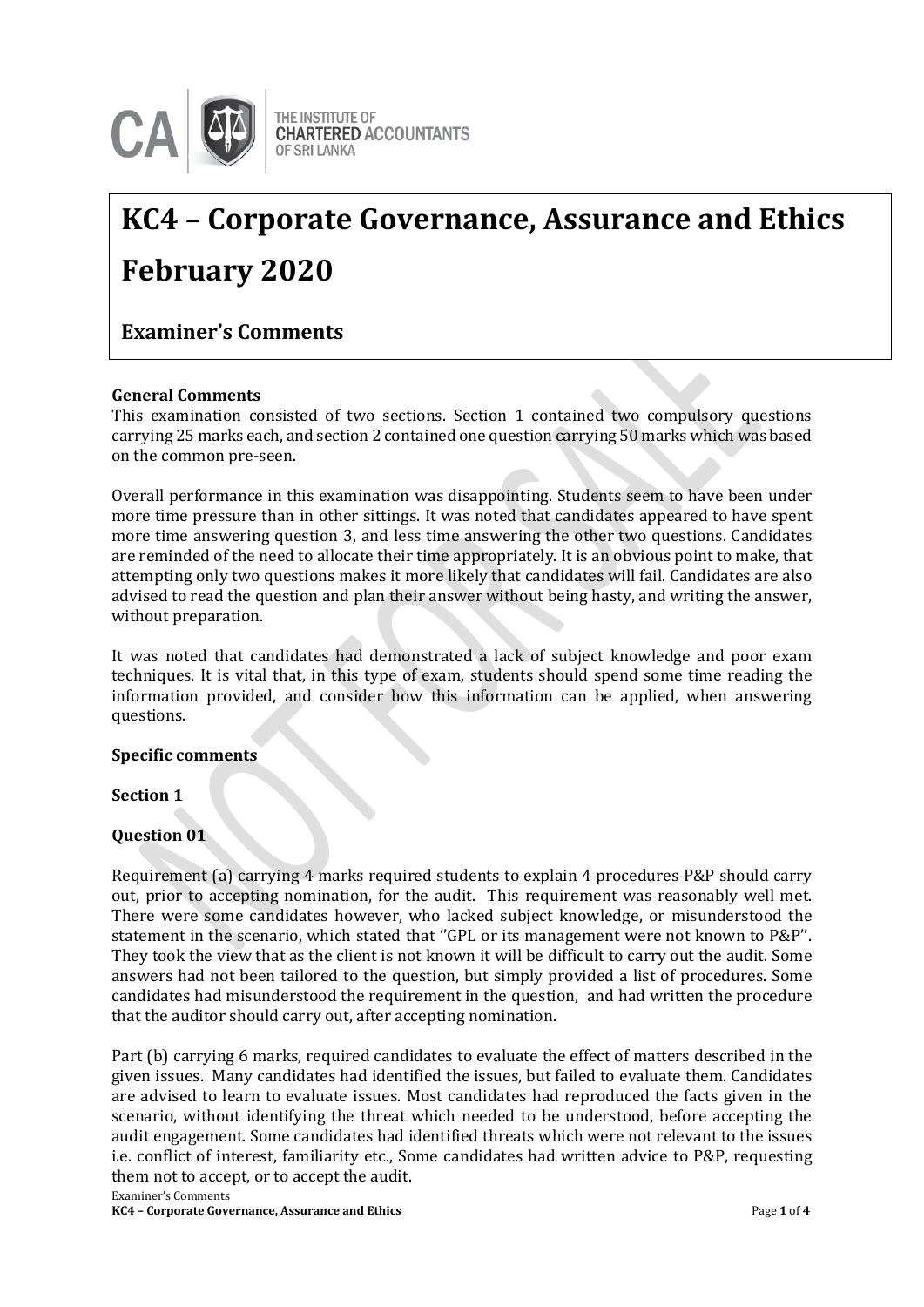Part (c) This part carried 6 marks. Students were required to evaluate the sufficiency and appropriateness of the audit evidence obtained by the audit team. Some candidates were better able to identify that the evidence obtained was insufficient and had suggested that further audit procedures be carried out. Some candidates had simply listed audit procedures such as checking subsequent settlements, crosschecking invoices with general ledger, checking dispatch notes etc., without addressing the issue of sufficiency and appropriateness of the evidence obtained, as per the scenario described. Some candidates, not comprehending what was required in the question, suggested that the audit report be qualified. Candidates are advised to read the question carefully and plan their answers accordingly.

Part (d) This part carried 5 marks and candidates were required to evaluate the appropriateness of the paragraph suggested by the audit senior, to be included in the auditors' report. The indicators in the scenario gave rise to 'going concern' issues. In general, this part was well done. Many candidates identified that the paragraph suggested by the audit senior was an 'emphasis of matter' paragraph. Many were proficient at highlighting the sequence of matters, i.e. existence of material uncertainty, appropriate disclosure including mitigating measures not made in financial statements, and that only if Management agrees to make required disclosure, the emphasis of matter paragraph could be used.

Part (e) This part carried 4 marks. Candidates were required to advise the Senior in charge of the audit, how he should deal with the matter - where Silk Fabric had not recognised an impairment charge on its non-current assets as per LKAS 36. This part was well handled, with candidates explaining that the accounting treatment was factually incorrect. There were significant inconsistencies in some answers, where candidates stated that the issue was not material, yet they concluded that the Auditors' report be modified with an emphasis of matter paragraph. They demonstrated lack of technical knowledge, failing to understand that an emphasis of matter paragraph is not a substitute for a modified opinion.

# **Question 02**

Part (a) of the question also was scenario based, and carried 8 marks. Candidates were required to evaluate the internal environment of S&S. Internal environment is the framework within which the entity operates, which is determined by Management. Internal environment includes governance, management functions, their attitudes, and actions concerning internal controls and their importance in the entity.

The examiner expected candidates to comment on four aspects. Most candidates understood what was required in the question and answered well. Some candidates failed to comprehend what exactly was required, and they listed the four aspects as human resources, procurement, financial control & inventory. Some candidates just reproduced the facts given in the scenario without evaluating the internal environment of S&S.

Part (b) of the question which carried 6 marks required the candidates to recommend three risk mitigating measures S&S should take, to address the business risks arising, due to changes in the external environment. Some candidates failed to comprehend what was required in the question, which was to recommend mitigating measures for issues identified in the external environment. They wrote mitigating measures for issues identified in the internal environment. Candidates are advised to read the question properly and plan the answer.

Part (c) of the question carried 3 marks, and required the candidates to propose controls for the given issues. This part was well done. Some candidates however, had written lengthy answers, ignoring the allocated marks for the part.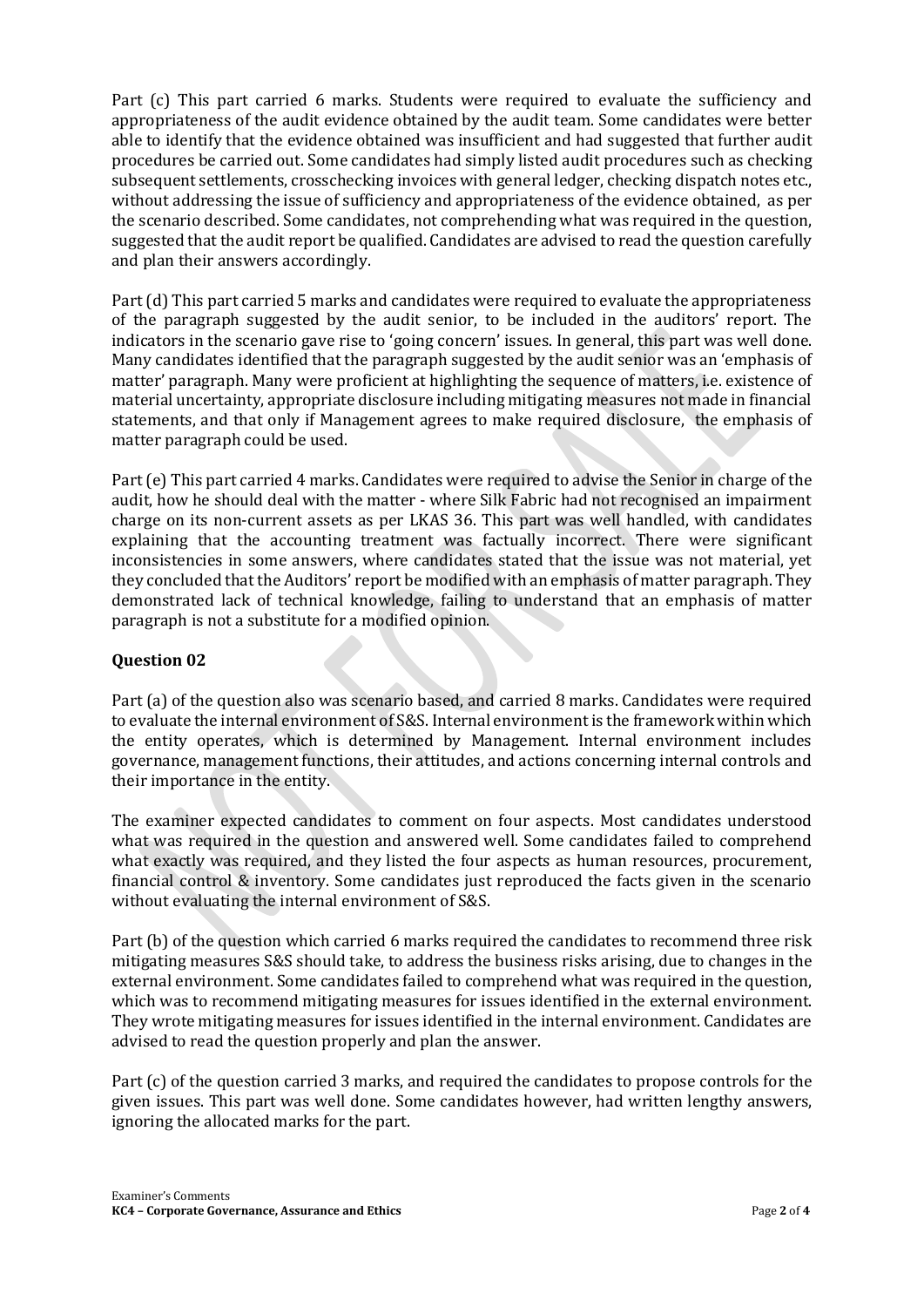Part (d) of the question carried 4 marks, and required candidates to assess the effectiveness of the present incumbent, in the role of internal auditor of S&S. A majority of the candidates managed to assess effectiveness properly. Some candidates who had failed to read & understand the scenario given, had written that the incumbent held two posts and then discussed how it would affect the company.

Part (e) of the question carried 4 marks. Candidates were required to recommend 4 actions to enhance the effectiveness of the Internal Auditor. This part was well handled.

# **Question 03**

Question 3 was a 50 marks question - case study style, which was based on the common pre-seen. The client was a plantation company.

Part (a This part of the question which carried 6 marks, was based on engagement quality review of a firm. The candidates were required to propose 3 important areas which would be subject to an appropriate engagement quality review, where Malini's involvement as EQCR was required. Some candidates understood the question and wrote relevant answers. A majority of the candidates however, failed to understand the question and wrote about the suitability of Malini for the post of EQCR. Most candidates had not planned answers for each of the parts, and as a result, confused the answer, with the answer which should have been given for part d). Some candidates had not attempted the part (a) at all. Candidates were advised to read and understand the Sri Lanka standard on quality control, as this area is frequently tested.

Part (b) of the question carried 6 marks. Candidates were required to evaluate the areas of role and authority, its membership and meetings of the Audit committee. A majority of the candidates had written relevant answers. Many candidates copied D 3 of the code, ignoring the fact that the question required candidates to use the audit committee charter and evaluate the proposed areas. The examiner expected candidates to compare the proposed audit committee with the audit committee charter and identify shortcomings and any sensitive areas. However, a majority failed to evaluate the issue properly and were not successful in obtaining full marks.

Although this is an open book exam, candidates are advised not to just copy the facts given in the Code of best practice on corporate governance. They should relate the relevant code to the given scenario and address what was required in the question, which was to evaluate these areas.

Part (c) which carried 8 marks required candidates to evaluate the issues surrounding the nonprofessional services provided by Pediris & co., to UEL. A majority of the candidates had identified that there would be threats such as self-review independence, but failed to explain how the threats would arise and how they would affect the professional service. There were only a few candidates who identified that the nonprofessional services provided by Pediris & co., was work relating to management and involved management decisions such as designing IT controls, which was a violation of SLAuS 220.

Part (d) carried 5 marks and required candidates to comment on Malini's role as EQCR,. The examiner expected to test the knowledge about SLAuS 220 with regard to the appointment of Malini as EQCR. Some candidates had not attempted this part of the question at all. Most of the candidates wrote answers which were to be written for part a) of the question. Some candidates who understood the question, answered well, referring to the issues in the pre- seen. Some answers tended to be very brief, often in 'bullet format' i.e. not experienced, not independent, not competent etc., which was not sufficient to gain satisfactory marks.